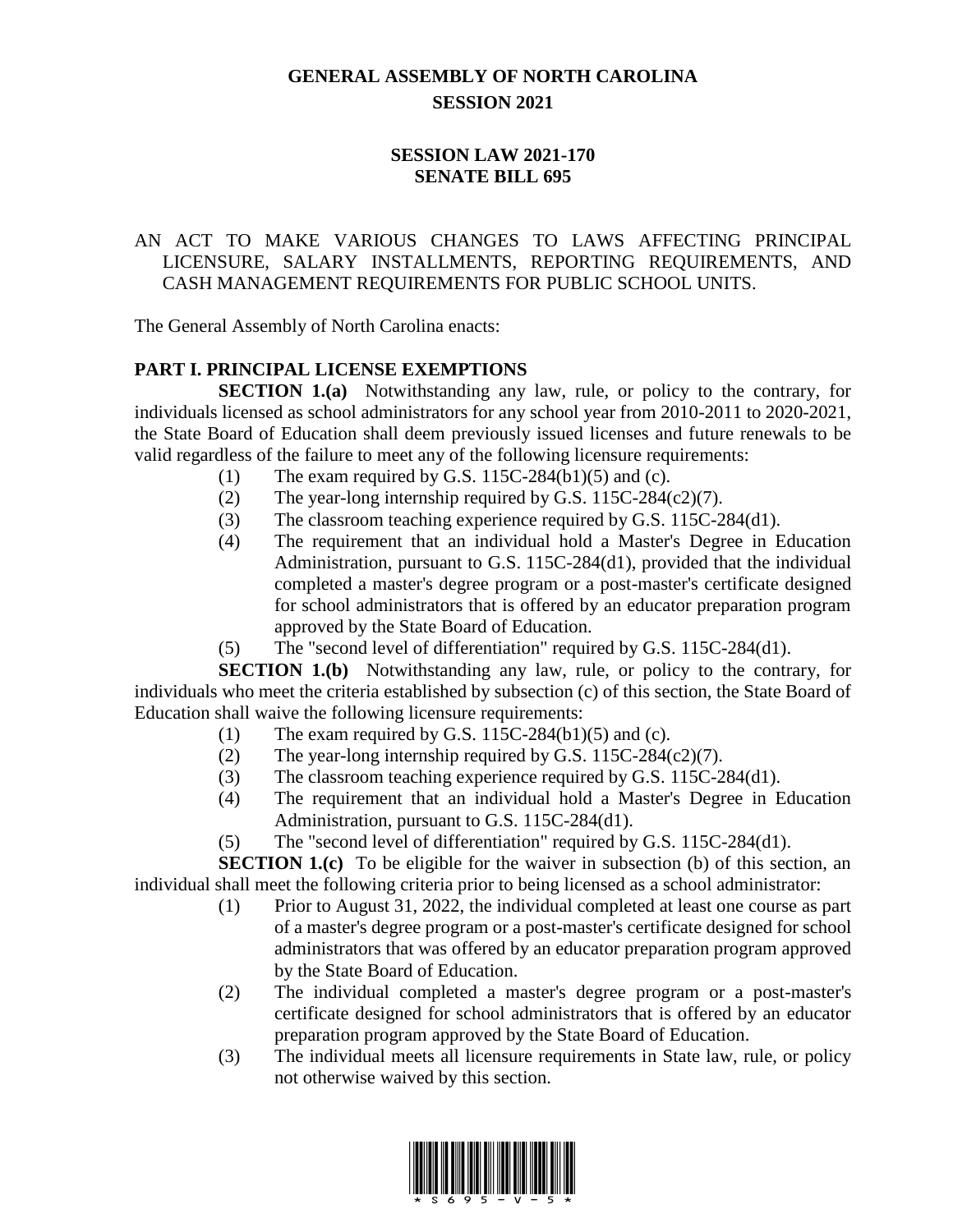#### **PART II. FLEXIBILITY FOR SCHOOL EMPLOYEES TO RECEIVE ANNUAL SALARY IN 12 MONTHLY INSTALLMENTS THROUGH A PAYROLL DEDUCTION PLAN**

**SECTION 2.(a)** G.S. 115C-302.1(b) reads as rewritten:

"(b) Salary Payments. – State-allotted teachers shall be paid for a term of 10 months. Except for career and technical education agriculture teacher personnel positions as provided for in this subsection, State-allotted months of employment for career and technical education to local boards shall be used for the employment of teachers of career and technical education for a term of employment to be determined by the local boards of education. Beginning with the 2018-2019 school year, career and technical education agriculture teacher personnel positions serving students in grades nine through 12 shall be for a term of employment for 12 calendar months. A local board of education may fund these positions using any combination of State funds, local funds, or any other funds available to the local board.

…

Any individual teacher who is not employed in a year-round school may be paid in 12 monthly installments if the teacher so requests on or before the first day of the school year. requests. The request shall be filed in the local school administrative unit which employs the teacher. Local school administrative units shall fulfill this requirement through a payroll deduction plan. The payment of the annual salary in 12 installments instead of 10 shall not increase or decrease the teacher's annual salary nor in any other way alter the contract made between the teacher and the local school administrative unit. Teachers employed for a period of less than 10 months shall not receive their salaries in 12 installments.

Notwithstanding this subsection, the term "daily rate of pay" for the purpose of G.S. 115C-12(8) or for any other law or policy governing pay or benefits based on the teacher salary schedule shall not exceed one twenty-second of a teacher's monthly rate of pay."

**SECTION 2.(b)** G.S. 115C-316(a)(2) reads as rewritten:

"(2) School Employees Paid on an Hourly or Other Basis. – Salary payments to employees other than those covered in G.S. 115C-272(b)(1), 115C-285(a)(1) and (2),  $115C-302.1(b)$  and  $115C-316(a)(1)$  shall be made at a time determined by each local board of education. Expenditures for the salary of these employees from State funds shall be within allocations made by the State Board of Education and in accordance with rules and regulations approved by the State Board of Education concerning allocations of State funds: Provided, that school-funds. School employees employed for a term of 10 calendar months or 11 calendar months in year-round schools shall be paid in 12 equal installments: Provided further, that any installments. Any individual school employee employed for a term of 10 calendar months or 11 calendar months who is not employed in a year-round school may be paid in 12 monthly installments if the employee so requests on or before the first day of the school year. requests. Such request shall be filed in the administrative unit which employs the employee. Local school administrative units shall fulfill this requirement through a payroll deduction plan. The payment of the annual salary in 12 installments instead of 10 or 11 shall not increase or decrease said annual salary nor in any other way alter the contract between the employee and the said administrative unit. Employees may be prepaid on the set pay date for days not yet worked. An employee who fails to attend scheduled workdays or who has not worked the number of days for which the employee has been paid and who resigns or is dismissed shall repay to the local board any salary payments received for days not yet worked. An employee who has been prepaid and who continues to be employed by a local board but fails to attend scheduled workdays may be subject to dismissal or other appropriate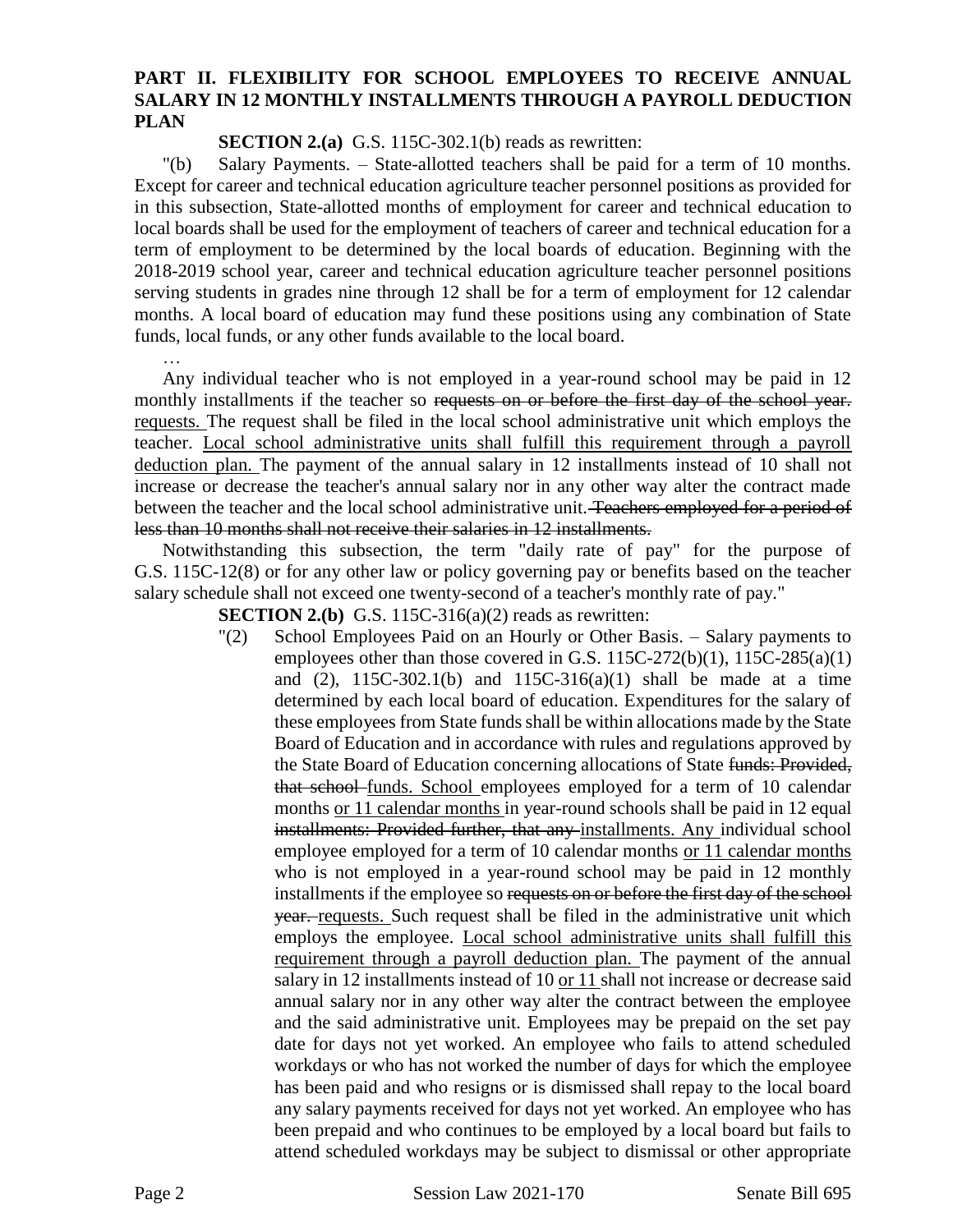discipline. The daily rate of pay shall equal the number of weekdays in the pay period. Included within the term of employment shall be provided for full-time employees annual vacation leave at the same rate provided for State employees, computed at one-twelfth (1/12) of the annual rate for State employees for each calendar month of employment, to be taken under policies determined by each local board of education. On a day that employees are required to report for a workday but pupils are not required to attend school due to inclement weather, an employee may elect not to report due to hazardous travel conditions and to take one of his annual vacation days or to make up the day at a time agreed upon by the employee and his immediate supervisor or principal. On a day that school is closed to employees and pupils due to inclement weather, the employee shall work on the scheduled makeup day. Included within their term of employment, each local board of education shall designate the same or an equivalent number of legal holidays occurring within the period of employment as those designated by the State Human Resources Commission for State employees."

#### **PART III. EXTEND STUDENT MEAL DEBT REPORT**

**SECTION 3.** Section 2.3(a) of S.L. 2020-80 reads as rewritten:

"**SECTION 2.3.(a)** No later than October 15, 2021, 2023, the State Board of Education shall report to the Joint Legislative Education Oversight Committee on unpaid meal charges in local school administrative units. At a minimum, the report shall include the following information:

- (1) The percentage of students of all grade levels in each local school administrative unit who (i) qualify for and participate in reduced-price meals and (ii) do not carry an unpaid meal charge.
- (2) The total amount of debt carried by each local school administrative unit related to unpaid meal charges.
- (3) Summaries of approaches adopted by each local school administrative unit regarding unpaid meal charges.
- (4) Options for a statewide policy on the uniform administration of unpaid meal charges in local school administrative units. Every option shall ensure that students are not prevented from receiving nutritious meals because of an unpaid meal charge."

## **PART IV. CASH MANAGEMENT FLEXIBILITY FOR CERTAIN PUBLIC SCHOOL UNITS**

**SECTION 4.(a)** G.S. 147-86.12 reads as rewritten:

#### "**§ 147-86.12. Cash management for school administration units.**

(a) Definitions. – As used in this section, the following definitions apply:

- (1) Governing body. The governing body of a public school unit is the following:
	- a. For a local school administrative unit, the local board of education.
	- b. For a charter school, the nonprofit corporation board of directors.
	- c. For a regional school, the regional school board of directors.
	- d. For an innovative school, the State Board of Education.
- (2) Public school unit. Any of the following, as the terms are defined in Chapter 115C of the General Statutes:
	- a. A local school administrative unit.
	- b. A charter school.
	- c. A regional school.
	- d. An innovative school.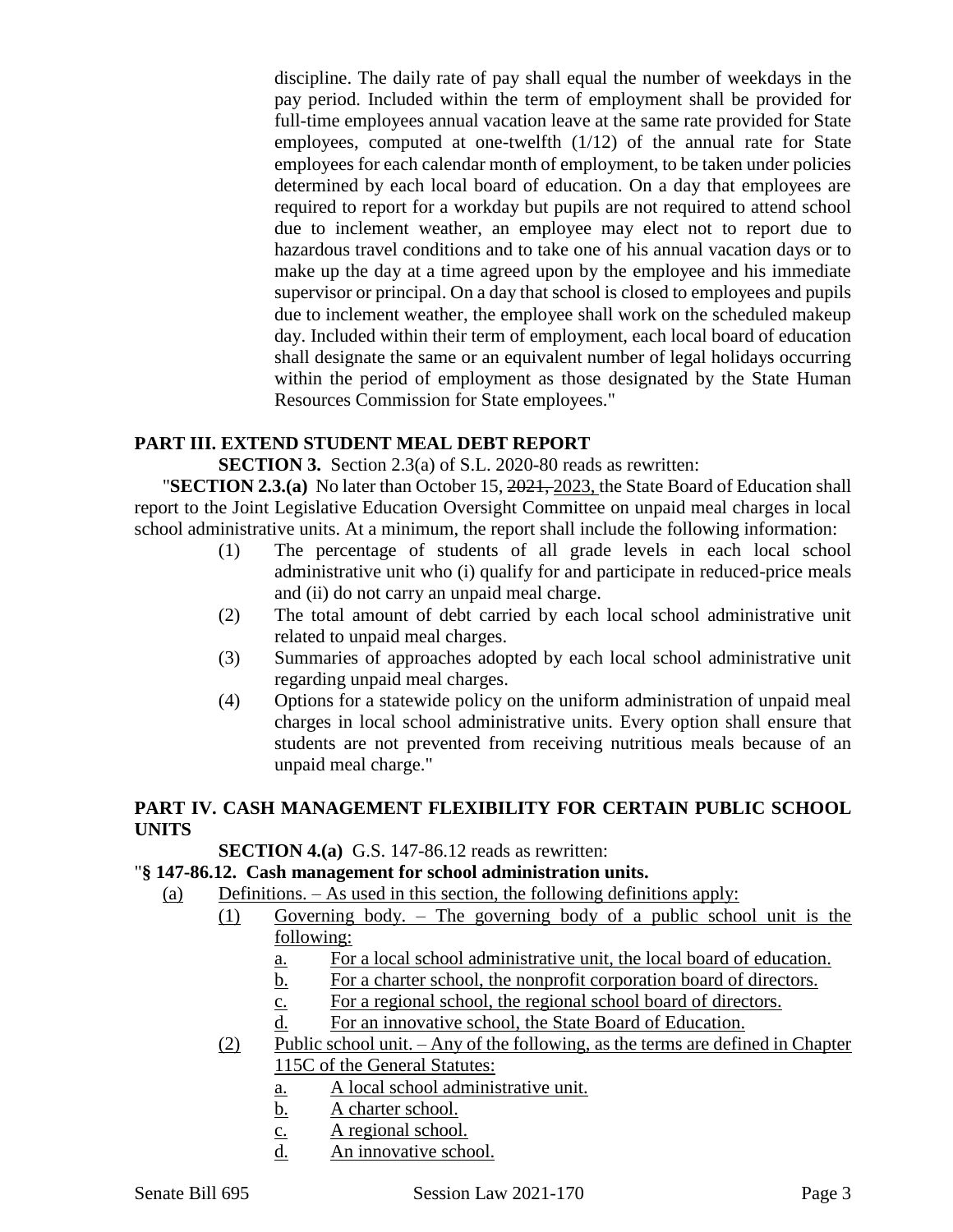(b) All public school administrative units and their officers and employees are subject to the provision of G.S. 147-86.11with G.S. 147-86.11 with respect to moneys required by law to be deposited with the State Treasurer and with respect to moneys made available to the public school administrative unit for expenditure by warrants drawn on the State Treasurer.

(c) Notwithstanding G.S.  $147-86.11(f)(1)$ , a public school unit and its officers and employees shall make a final disbursement to the ultimate payee no later than the third business day after the day the public school unit draws upon moneys deposited with the State Treasurer. For purposes of this subsection, "business day" means every day except Saturday, Sunday, or a federal banking holiday.

(d) Notwithstanding G.S. 147-80, a public school unit may deposit moneys drawn on the State Treasurer pursuant to subsection (b) of this section in an official depository designated by the governing body of the public school unit in accordance with Chapter 115C of the General Statutes."

**SECTION 4.(b)** G.S. 115C-75.11 is amended by adding a new subsection to read:

"(e) With respect to the receipt, deposit, and disbursement of moneys (i) required by law to be deposited with the State Treasurer or (ii) made available for expenditure by warrants drawn on the State Treasurer, innovative schools are subject to Article 6A of Chapter 147 of the General Statutes."

**SECTION 4.(c)** G.S. 115C-218.105 is amended by adding a new subsection to read:  $\frac{f'(g)}{g}$  With respect to the receipt, deposit, and disbursement of moneys (i) required by law to be deposited with the State Treasurer or (ii) made available for expenditure by warrants drawn on the State Treasurer, charter schools are subject to Article 6A of Chapter 147 of the General Statutes."

**SECTION 4.(d)** G.S. 115C-238.70 is amended by adding a new subsection to read: "(e) With respect to the receipt, deposit, and disbursement of moneys (i) required by law to be deposited with the State Treasurer or (ii) made available for expenditure by warrants drawn on the State Treasurer, regional schools are subject to Article 6A of Chapter 147 of the General Statutes."

**SECTION 4.(e)** G.S. 115C-438 reads as rewritten:

## "**§ 115C-438. Provision for disbursement of State money.**

(a) The deposit of money in the State treasury to the credit of local school administrative units shall be made in monthly installments, and additionally as necessary, at such time and in such a manner as may be most convenient for the operation of the public school system. Before an installment is credited, the school finance officer shall certify to the State Board of Education the expenditures to be made by the local school administrative unit from the State Public School Fund during the month. This certification shall be filed on or before the fifth day following the end of the month preceding the period in which the expenditures will be made. The State Board of Education shall determine whether the moneys requisitioned are due the local school administrative unit, and upon determining the amount due, shall cause the requisite amount to be credited to the local school administrative unit. Upon receiving notice from the State Treasurer of the amount placed to the credit of the local school administrative unit, the finance officer may issue State warrants up to the amount so certified.

Upon notification by the Board of Trustees of the Teachers' and State Employees' Retirement System to the State Treasurer and the Office of State Budget and Management as to the default of the local school administrative unit, the State Board of Education shall withhold from any State appropriation due to the local school administrative unit an amount equal to the sum of all delinquent contributions and payments due to the Retirement Systems Division and shall transmit that amount to the Retirement Systems Division.

The State Board of Education may withhold money for payment of salaries for administrative officers of local school administrative units if any report required to be filed with State school authorities is more than 30 days overdue. The State Board of Education shall withhold money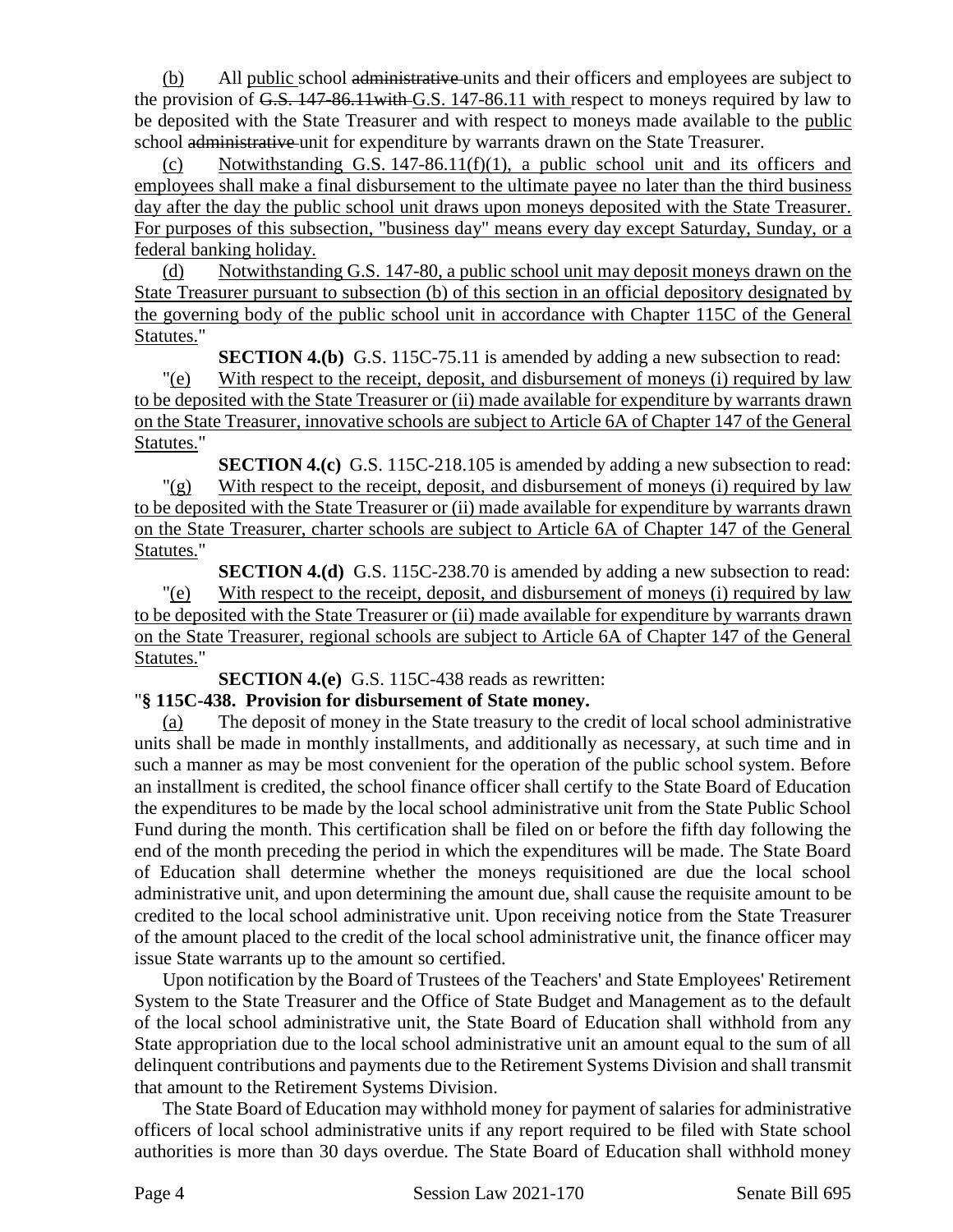for payment of salaries for the superintendent, finance officer, and all other administrative officers charged with providing payroll information pursuant to G.S. 115C-12(18), if the local school administrative unit fails to provide the payroll information to the State Board in a timely fashion and substantially in accordance with the standards set by the State Board. The State Board of Education shall also withhold money used for payment of salaries for the superintendent, transportation director, and all other administrative officers or employees charged by the local board of education or the local superintendent with implementing the Transportation Information Management System, pursuant to G.S. 115C-240(d), if the State Board finds that a local school administrative unit is not progressing in good faith and is not using its best efforts to implement the Transportation Information Management System.

(b) Notwithstanding any provision of this Article to the contrary, with respect to the receipt, deposit, and disbursement of moneys (i) required by law to be deposited with the State Treasurer or (ii) made available for expenditure by warrants drawn on the State Treasurer, local school administrative units are subject to Article 6A of Chapter 147 of the General Statutes.

(c) Money in the State Public School Fund and State bond moneys shall be released only on warrants drawn on the State Treasurer, signed by such local official as may be required by the State Board of Education."

**SECTION 4.(f)** G.S. 147-86.10 reads as rewritten:

#### "**§ 147-86.10. Statement of policy.**

It is the policy of the State of North Carolina that all agencies, institutions, departments, bureaus, boards, commissions, and officers of the State, whether or not subject to the State Budget Act, Chapter 143C of the General Statutes, shall devise techniques and procedures for the receipt, deposit, and disbursement of moneys coming into their control and custody which are designed to maximize interest-bearing investment of cash, and to minimize idle and nonproductive cash balances. This policy shall apply to the General Court of Justice as defined in Article IV of the North Carolina Constitution, the public school administrative units, units as defined in G.S. 147-86.12, and the community colleges with respect to the receipt, deposit, and disbursement of moneys required by law to be deposited with the State Treasurer and with respect to moneys made available to them for expenditure by warrants drawn on the State Treasurer. This policy shall include the acceptance of electronic payments in accordance with G.S. 147-86.22 to the maximum extent possible consistent with sound business practices."

**SECTION 4.(g)** G.S. 147-86.11(f)(1) reads as rewritten:

"(1) Moneys deposited with the State Treasurer remain on deposit with the State Treasurer until final disbursement to the ultimate payee.payee, except as provided in G.S. 147-86.12."

#### **PART V. EFFECTIVE DATE**